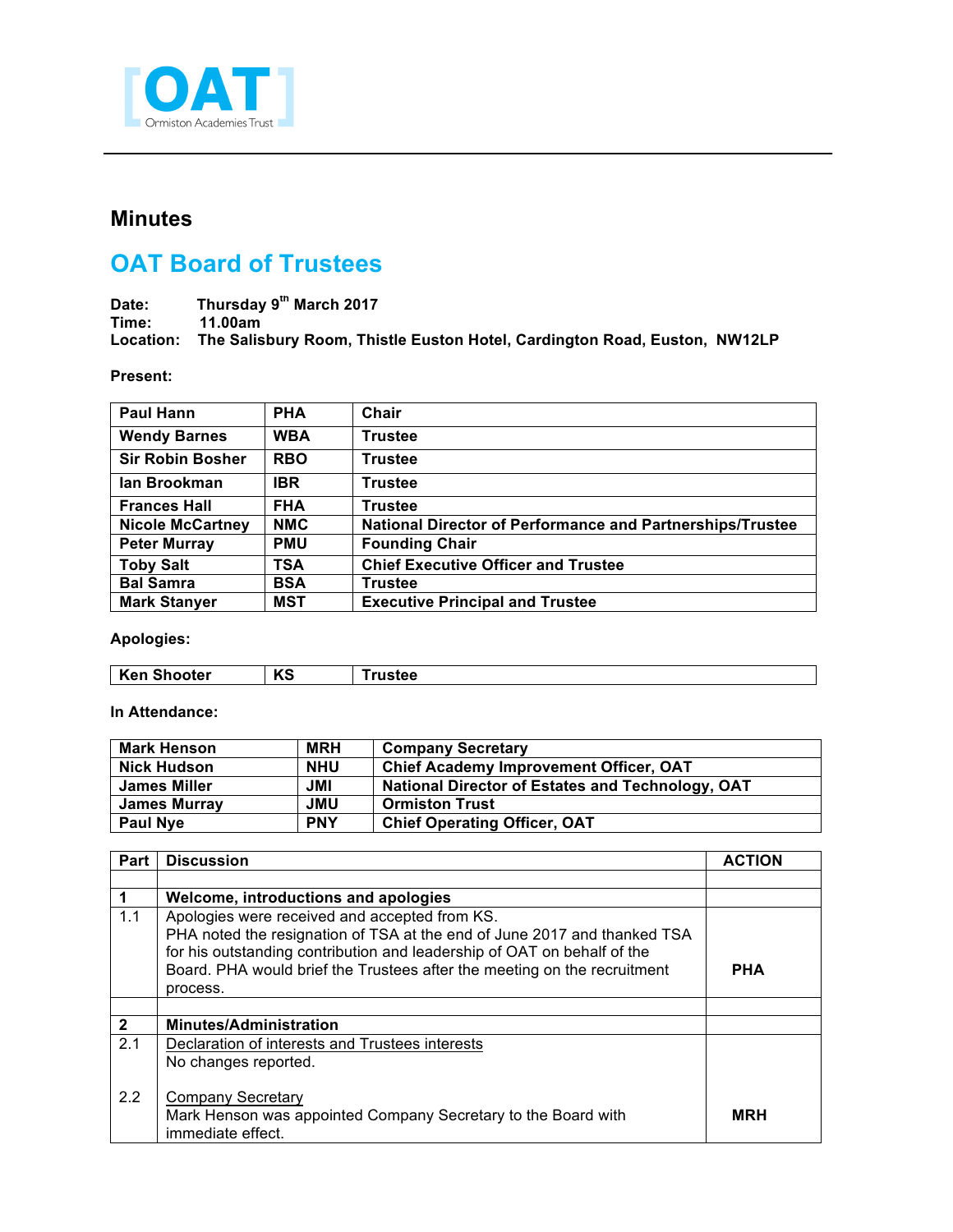

| 2.3                   | Minutes of Board Meeting 15 December 2016<br>Matters arising<br>FOI policy in line with DfE guidance confirmed in place<br>SEND policy revised and implemented across academies<br>Noted that Executive remuneration had been formally reviewed and<br>approved on behalf of the Board                                                                                                                                                                                                                                                                    |                |
|-----------------------|-----------------------------------------------------------------------------------------------------------------------------------------------------------------------------------------------------------------------------------------------------------------------------------------------------------------------------------------------------------------------------------------------------------------------------------------------------------------------------------------------------------------------------------------------------------|----------------|
|                       | The Minutes of the Board Meeting of 15 December were approved as a true<br>record and signed on behalf of the Board by the Chairman.                                                                                                                                                                                                                                                                                                                                                                                                                      | <b>PHA</b>     |
|                       |                                                                                                                                                                                                                                                                                                                                                                                                                                                                                                                                                           |                |
| $\mathbf{3}$          | <b>Strategic Discussion follow-up</b>                                                                                                                                                                                                                                                                                                                                                                                                                                                                                                                     |                |
| $\overline{3.1}$      | Following a verbal update from NHU, discussion ensued on attracting good<br>and outstanding schools; attracting more primary schools; teaching school<br>status; basic need and free schools; marketing and potential charging<br>structures; clarity on the OAT offering to potential schools; and developing a<br>3-5 year portfolio framework in line with regional market data on schools and<br>planned capital and repairs and replacement projects.<br>Update at the July Trustee meeting post review by the FOR/SIS committee<br>meetings in May. | <b>NHU/PNY</b> |
|                       |                                                                                                                                                                                                                                                                                                                                                                                                                                                                                                                                                           |                |
| 4                     | <b>School Improvement and Standards Committee Update</b>                                                                                                                                                                                                                                                                                                                                                                                                                                                                                                  |                |
| $\overline{4.1}$      | NHU provided a verbal update on activities since the SIS committee met in<br>February, noting continuing focus on years 6 & 11; Ofsted activity; positive<br>curriculum and examination body discussions; current Principal vacancies;<br>and curriculum-led financial planning as an important tool going forwards. NH<br>to consider measurement of "soft" issues in delivering the OAT making a<br>difference promise.                                                                                                                                 | <b>NHU</b>     |
| 4.2                   | The Board approved the proposed Governance Model for two or more<br>academies as previously presented and revised which would be piloted post<br>Easter 2017.                                                                                                                                                                                                                                                                                                                                                                                             | <b>NHU</b>     |
|                       |                                                                                                                                                                                                                                                                                                                                                                                                                                                                                                                                                           |                |
| 5<br>$\overline{5.1}$ | <b>Financial Oversight &amp; Risk Committee Update</b><br>IB reported that academy budget guidance 2017-18 had been the subject of                                                                                                                                                                                                                                                                                                                                                                                                                        |                |
|                       | brief discussions at the FOR meeting in January and the need to achieve<br>break even budgets reaffirmed.                                                                                                                                                                                                                                                                                                                                                                                                                                                 |                |
| 5.2                   | The Board discussed the FOR deliberations on an academy's financing and                                                                                                                                                                                                                                                                                                                                                                                                                                                                                   | PNY/IB         |
|                       | approved its planned course of action.                                                                                                                                                                                                                                                                                                                                                                                                                                                                                                                    |                |
| 6                     | <b>Update on Estates and Technology</b>                                                                                                                                                                                                                                                                                                                                                                                                                                                                                                                   |                |
| 6.1                   | JMI updated the Board on activities since its last Meeting including utilities<br>contracts; building statutory compliance; improvements to H & S processes<br>and monitoring; the capital and maintenance programme; and a highlighted a<br>number of repairs and replacement projects delivered.                                                                                                                                                                                                                                                        |                |
| 6.2                   | Subject to a number of minor suggestions the Board approved the OAT<br>catering policy as recommended.                                                                                                                                                                                                                                                                                                                                                                                                                                                    | <b>JMI</b>     |
|                       |                                                                                                                                                                                                                                                                                                                                                                                                                                                                                                                                                           |                |